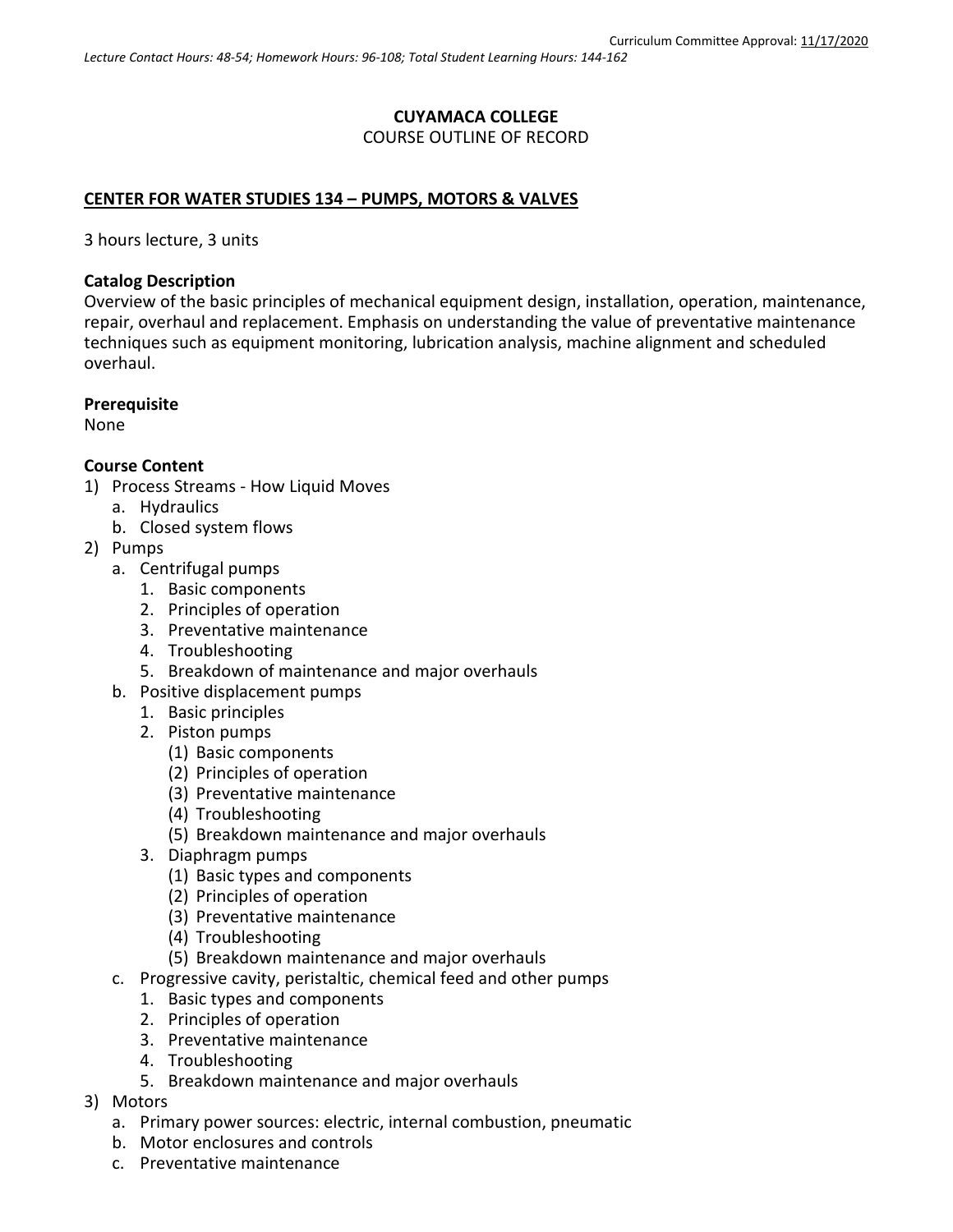- d. Troubleshooting
- e. Breakdown maintenance and major overhauls
- 4) Couplings
	- a. Types and purpose
	- b. Alignment
- 5) Shaft Bearings
	- a. Types and purpose
		- b. Lubrication
		- c. Seals
- 6) Gear Boxes
	- a. Types and purpose
	- b. Preventative maintenance
	- c. Troubleshooting
	- d. Breakdown maintenance and major overhauls
- 7) Blowers and Compressors
	- a. Types and purpose
	- b. Preventative maintenance
	- c. Troubleshooting
	- d. Breakdown maintenance and major overhauls
- 8) Generators
	- a. Types and purpose
	- b. Preventative maintenance
	- c. Troubleshooting
	- d. Breakdown maintenance and major overhauls
- 9) Valves
	- a. Types and purpose
	- b. Preventative maintenance
	- c. Troubleshooting
	- d. Breakdown maintenance and major overhauls
- 10) Regulators
	- a. Types and purpose
	- b. Preventative maintenance
	- c. Troubleshooting
	- d. Breakdown maintenance and major overhauls
- 11) Chemical Feed Equipment
	- a. Chlorinators
		- 1. Types and purpose
			- 2. Preventative maintenance
			- 3. Troubleshooting
			- 4. Breakdown maintenance and major overhauls
	- b. Conveyers, feeders and slakers
		- 1. Types and purpose
			- 2. Preventative maintenance
			- 3. Troubleshooting
			- 4. Breakdown maintenance and major overhauls
- 12) Process Equipment
	- a. Floculators
	- b. Flash mixers
	- c. Sludge removal equipment
- 13) Safety Precautions
	- a. Lock -out tag -out
	- b. Material safety data sheets
	- c. Lifting techniques
	- d. Safety guards and similar devices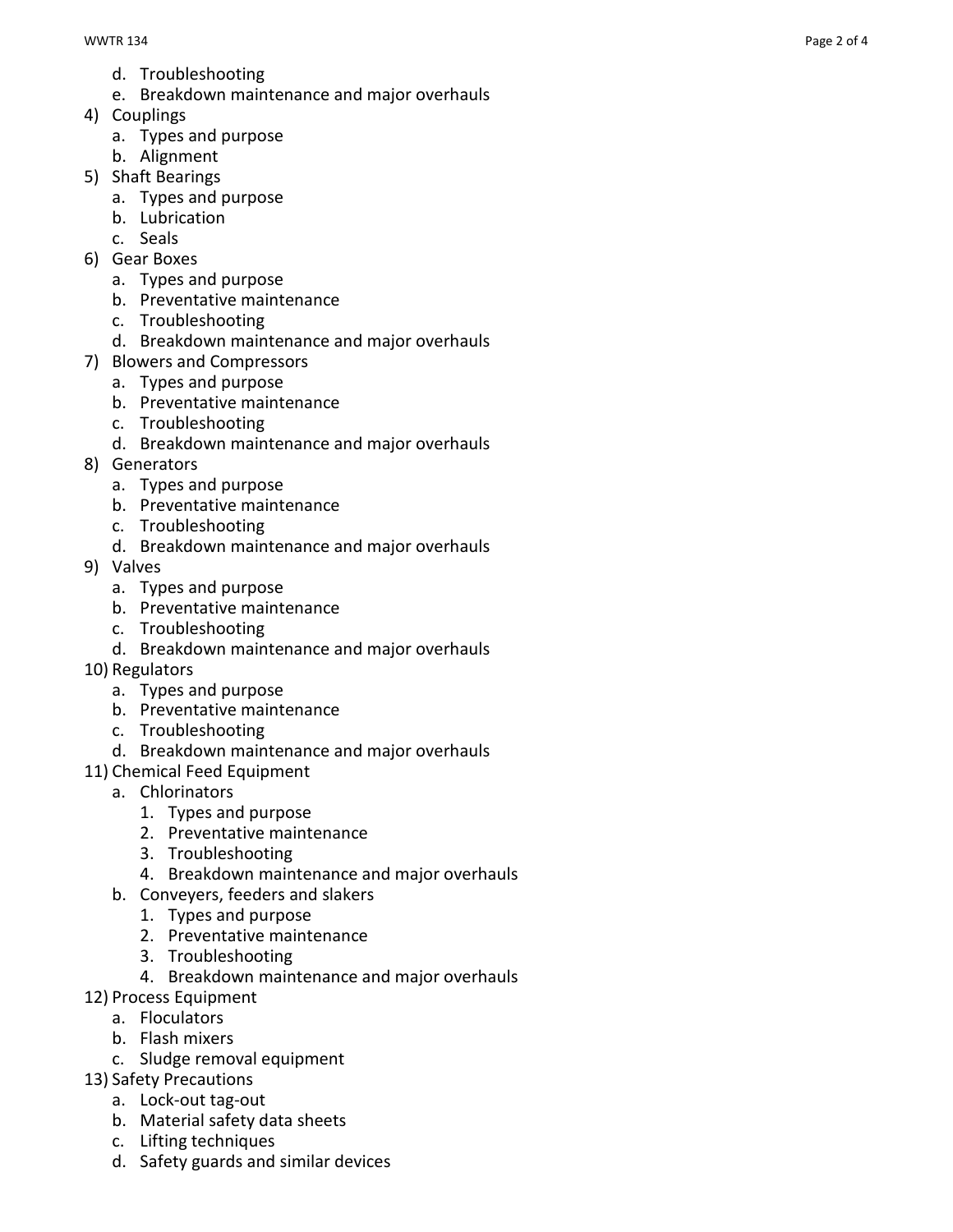- e. Personal protective equipment
- f. Employee training

14) Recordkeeping - Importance and accuracy of maintenance records: manual, automated

## **Course Objectives**

Students will be able to:

- 1) Critique construction safety precautions practiced and personal protective equipment used when constructing, inspecting, repairing and maintaining equipment used in the water/wastewater industry.
- 2) Define mechanical terminology as it relates to water/wastewater transmission and treatment equipment.
- 3) Identify major components of common equipment used in the water/wastewater industry.
- 4) Demonstrate knowledge of the pertinent information contained in maintenance manuals including the proper interpretation of charts and graphs.
- 5) Describe in detail preventative maintenance required for each major class of equipment.
- 6) Identify the location and correctly interpret the meaning of information provided on a Material Safety Data Sheet.
- 7) Demonstrate knowledge of how oils and lubricants are properly selected, used and evaluated for performance.
- 8) Describe the benefits and general application of machine alignment techniques.

# **Method of Evaluation**

A grading system will be established by the instructor and implemented uniformly. Grades will be based on demonstrated proficiency in subject matter determined by multiple measurements for evaluation, one of which must be essay exams, skills demonstration or, where appropriate, the symbol system.

- 1) Projects
- 2) Writing assignments
- 3) Exams & quizzes
- 4) Homework assignments
- 5) Projects and assignments utilizing the Field Operations Skills Yard

# **Special Materials Required of Student**

None

# **Minimum Instructional Facilities**

Smart classroom

### **Method of Instruction**

- 1) Lecture and discussion
- 2) Audiovisual
- 3) Cutaway models
- 4) Field trips
- 5) Demonstrations utilizing the Field Operations Skills Yard

# **Out-of-Class Assignments**

- 1) Reading assignments
- 2) Writing assignments
- 3) Projects

### **Texts and References**

- 1) Required (representative examples):
	- a. *Small Wastewater System Operation and Maintenance, Volume 1*. Second Edition. California State University, Sacramento Office of Water Programs. 2012.